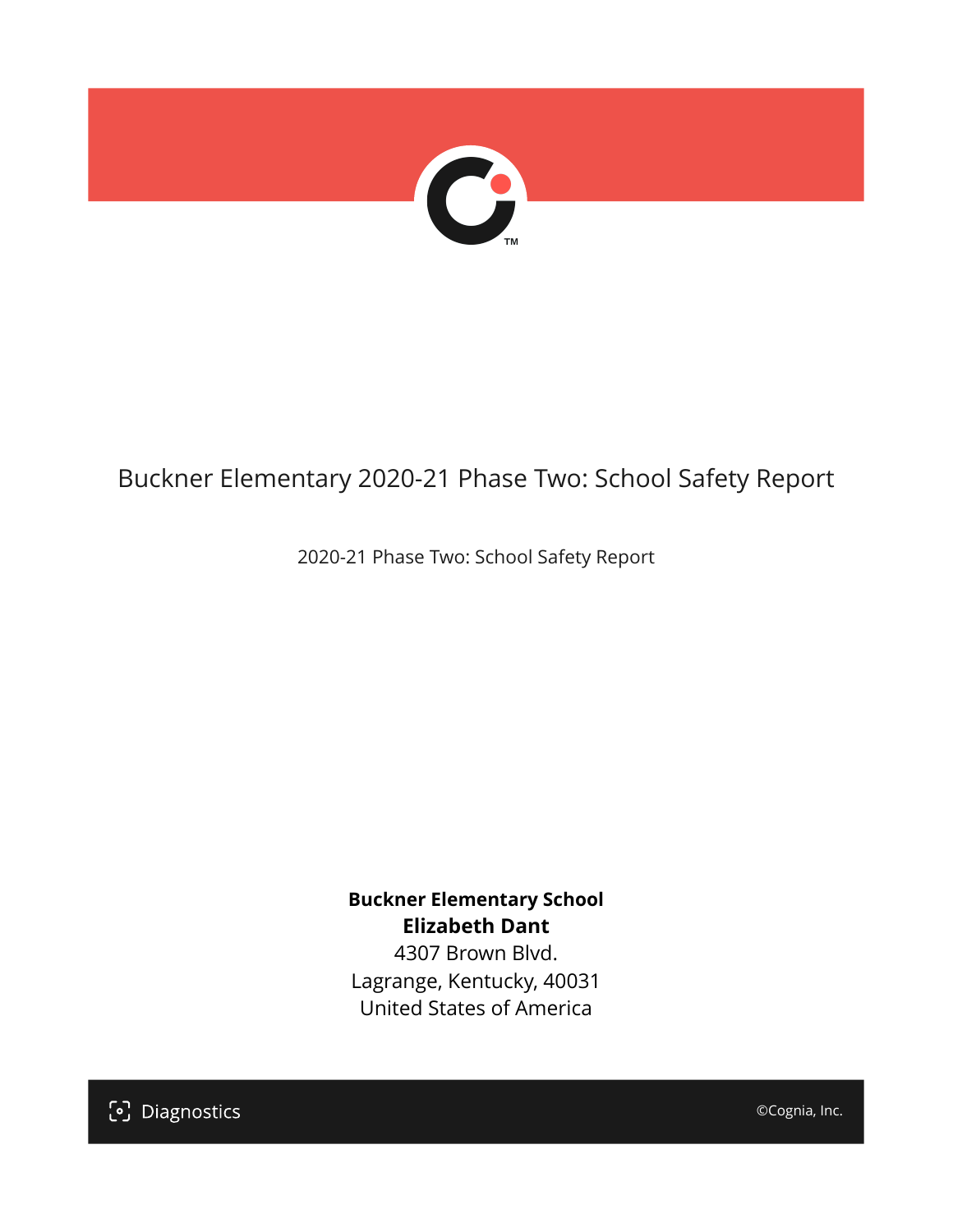## **Table of Contents**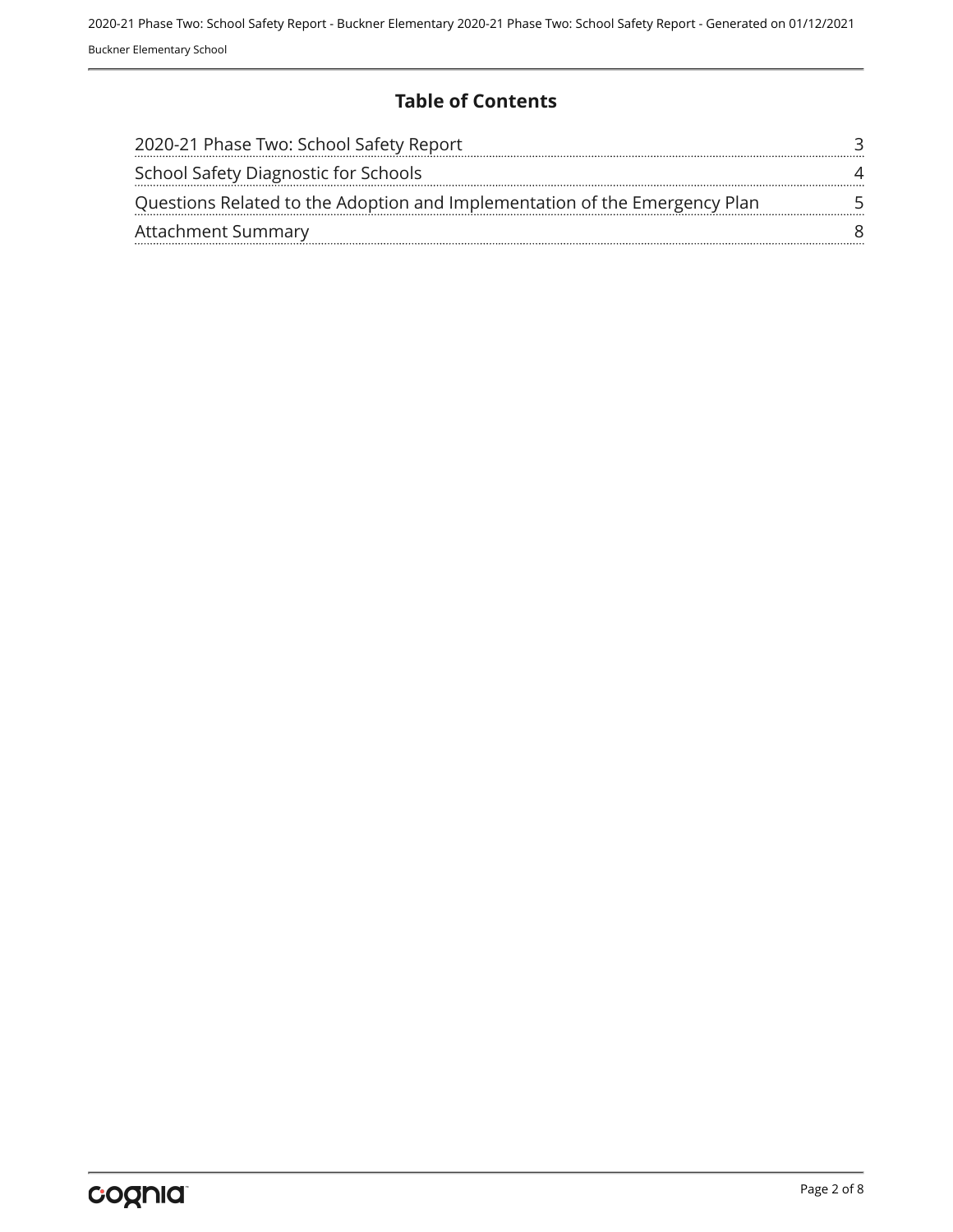2020-21 Phase Two: School Safety Report - Buckner Elementary 2020-21 Phase Two: School Safety Report - Generated on 01/12/2021 Buckner Elementary School

# <span id="page-2-0"></span>**2020-21 Phase Two: School Safety Report**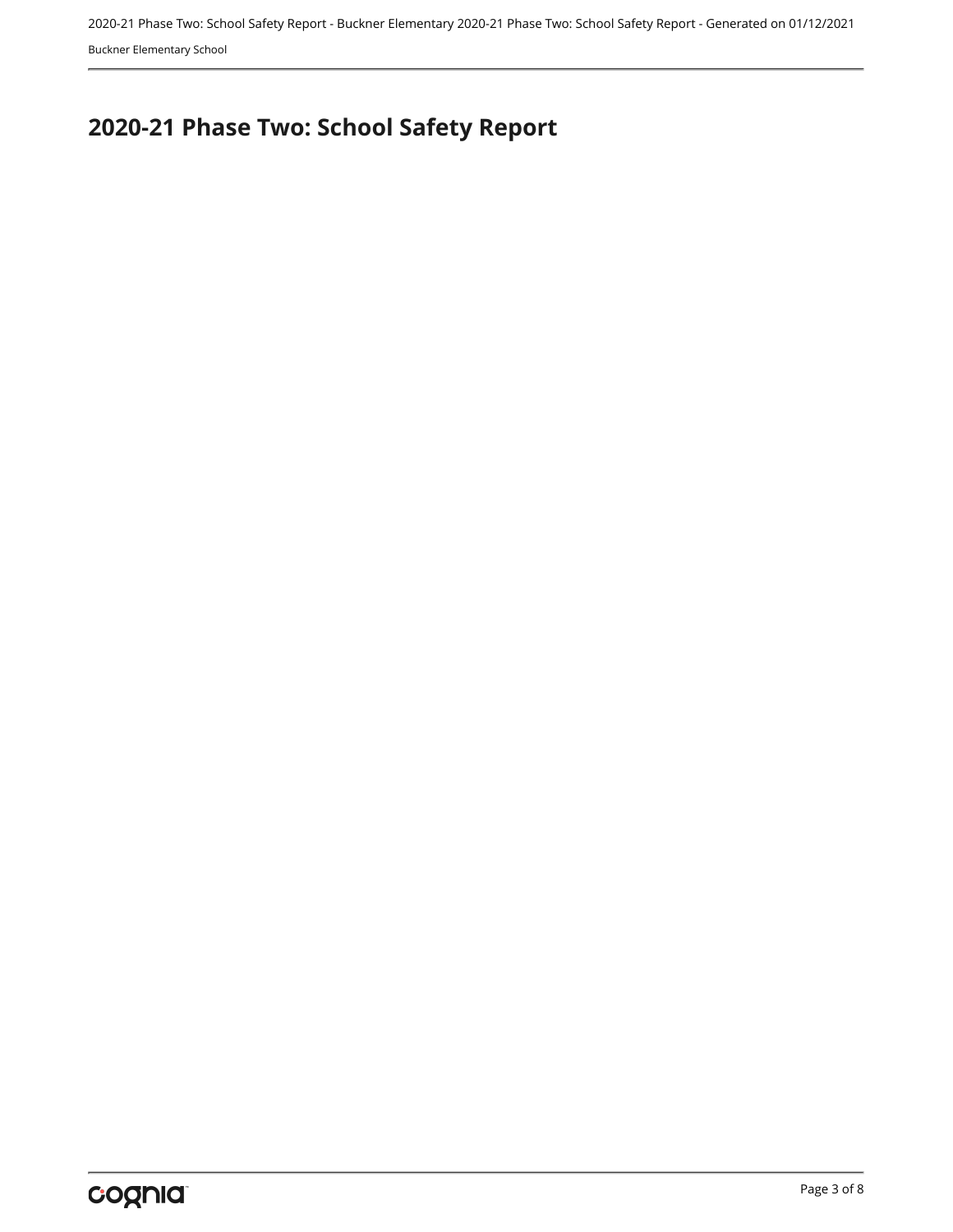# <span id="page-3-0"></span>**School Safety Diagnostic for Schools**

Pursuant to KRS 158.162, the local board of education shall require the school council or, if none exists, the principal in each school to adopt an emergency plan that must be utilized in case of fire, severe weather, earthquake, or a building lockdown and that: establishes evacuation routes; identifies the best available severe weather zones; develops earthquake protocols for students; and, develops and adheres to practices controlling access to the school building. The emergency plan shall be annually reviewed by the council, principal, and first responders and revised as needed.

In addition to the emergency plan requirements in KRS 158.162, KRS 158.164 requires the local board of education to direct the school council or, if none exists, the principal in each school to establish procedures to perform a building lockdown and to invite local law enforcement to assist in establishing lockdown procedures.

KRS 158.162 also requires the emergency plan be discussed with all school staff prior to the first instructional day of the school year and provided, along with a diagram of the facility, to appropriate first responders. Further, the principal in each school shall conduct, at a minimum, the following emergency response drills within the first 30 instructional days of the school year and again during the month of January: one severe weather drill, one earthquake drill, and one lockdown drill. In addition, required fire drills shall be conducted according to administrative regulations promulgated by the Department of Housing, Buildings and Construction.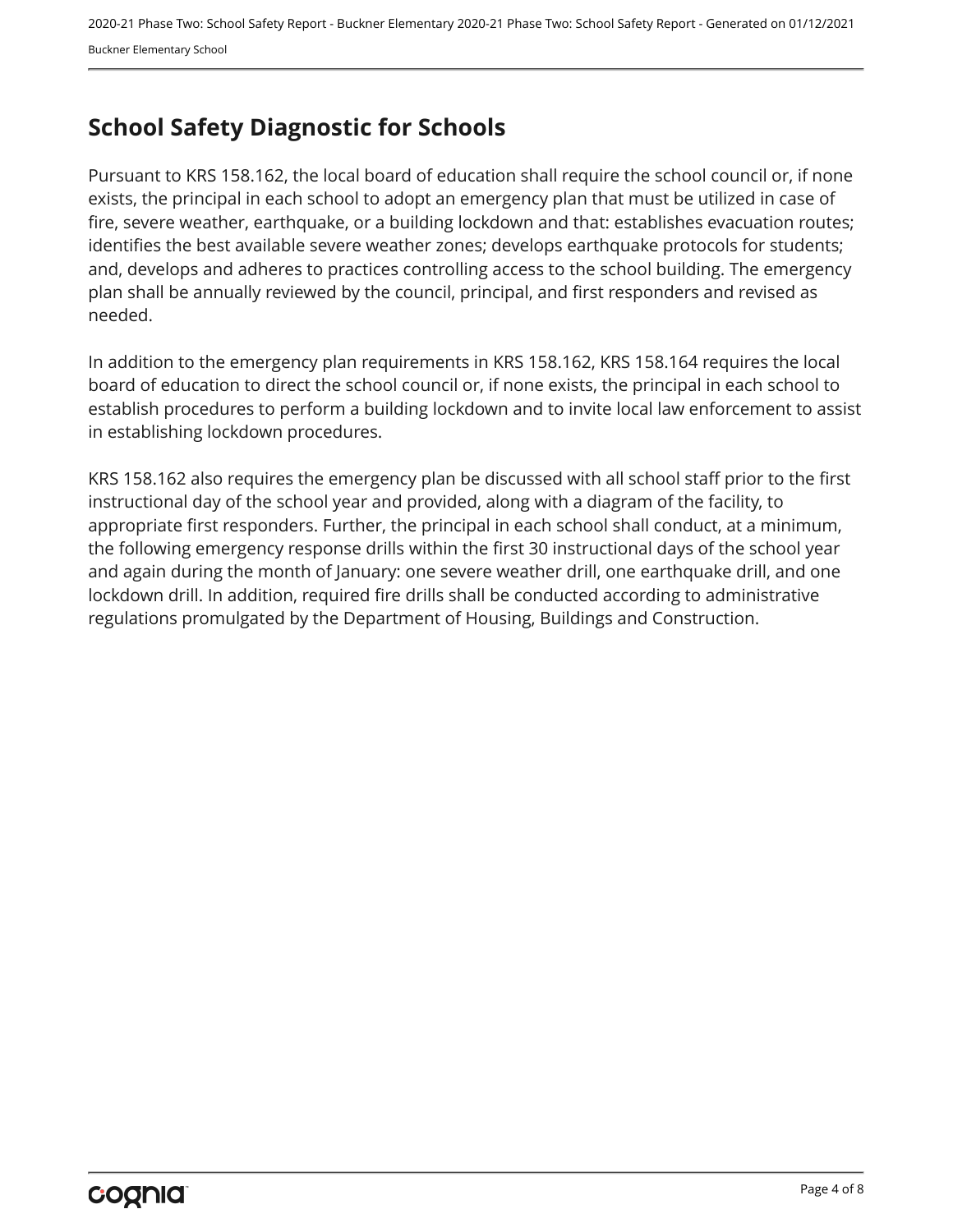## <span id="page-4-0"></span>**Questions Related to the Adoption and Implementation of the Emergency Plan**

1. Has the school council or, where applicable, principal adopted an emergency plan in accordance with local board policy and in compliance with the specifications in KRS 158.162(3)?

*If the answer is "no", please explain in the comment box. Please note that Senate Bill 1 (2019) amended KRS 158.162(3)(d) to require, for example, classroom doors remain closed and locked during instructional time as well as classroom doors with windows be equipped with material to quickly cover the window during a building lockdown. Schools are encouraged to comply with these changes as soon as practicable but, if needed, have until July 1, 2022 to fully implement. Accordingly, failure to comply with KRS 158.162(3)(d), as amended, should not be reported herein until the 2022-2023 school year and beyond.*

Yes

#### **ATTACHMENTS**

#### **Attachment Name**

2. Has the school provided local first responders with a copy of the school's emergency plan along with a diagram of the school as required by KRS 158.162(2)(b)?

*If the answer is "no", please explain in the comment box.*

Yes

3. Has the school posted primary and secondary evacuation routes in each room by any doorway used for evacuation as required by KRS 158.162(3)(a)?

*If the answer is "no", please explain in the comment box.*

yes

4. Has the school posted the location of severe weather safe zones in each room as required by KRS 158.162(3)(b)?

*If the answer is "no", please explain in the comment box.*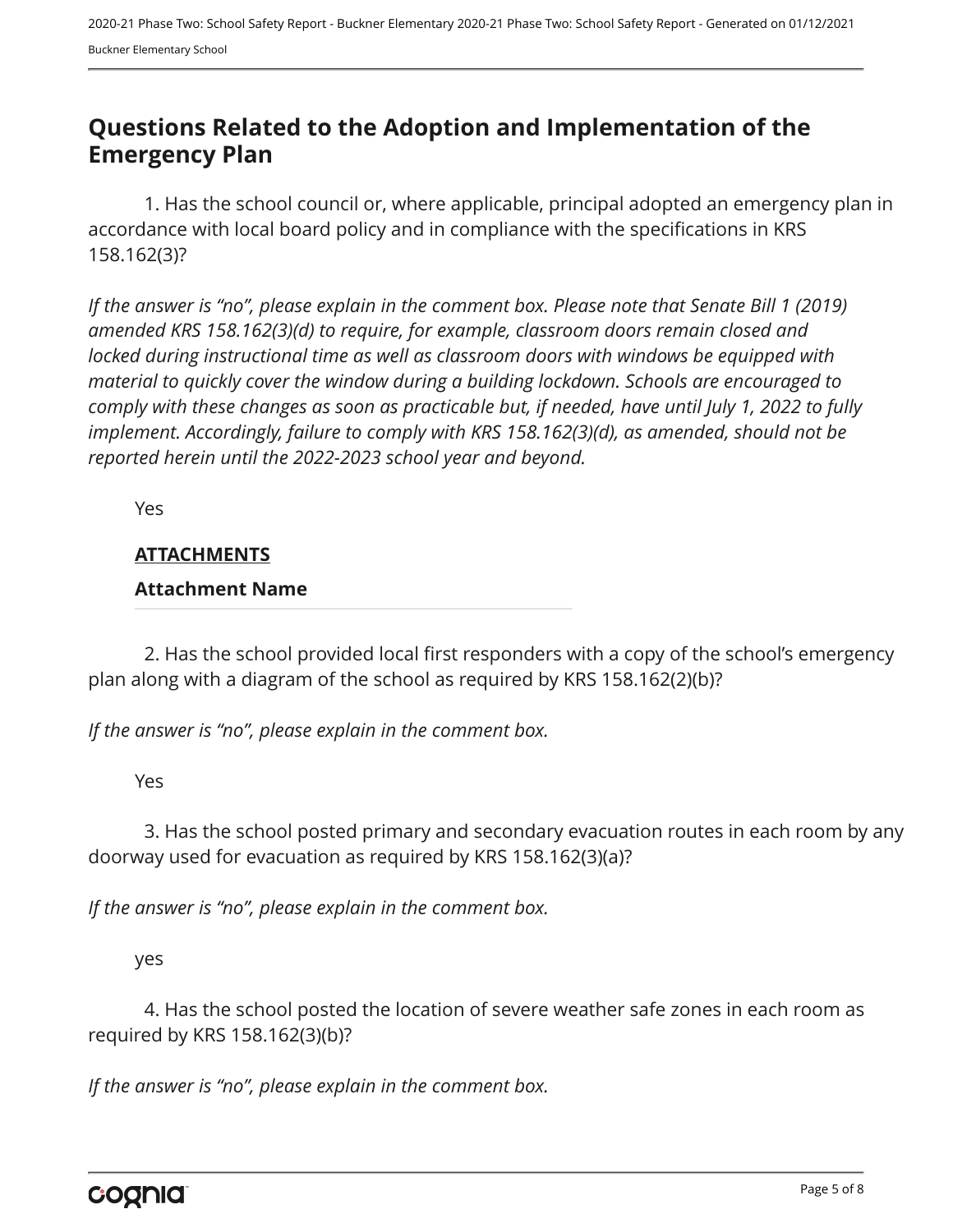yes

5. Was the school's emergency plan reviewed following the end of the prior school year by the school council, principal, and first responders and revised as needed as required by KRS 158.162(2)(c)?

*Please provide the most recent date of review/revision of the school's emergency plan in the district in the comment box. If the answer is "no", please explain in the comment box.* 

yes; 8/24/20

6. Did the principal discuss the emergency plan with **all** school staff prior to the first instructional day of the current school year and appropriately document the time and date of such discussion as required by KRS 158.162(2)(d)?

*Please provide the date the school completed this discussion in the comment box. If the answer is "no", please explain in the comment box.*

yes; 9/14/20

7. During the first 30 instructional days of the current school year, did the principal conduct at least one severe weather drill, one earthquake drill, and one lockdown drill as required by KRS 158.162(5)?

*If the answer is "no", please explain in the comment box.*

yes

## **ATTACHMENTS**

#### **Attachment Name**

8. During the month of January during the prior school year, did the principal conduct at least one severe weather drill, one earthquake drill, and one lockdown drill as required by KRS 158.162(5)?

*If the answer is "no", please explain in the comment box.*

yes

## **ATTACHMENTS**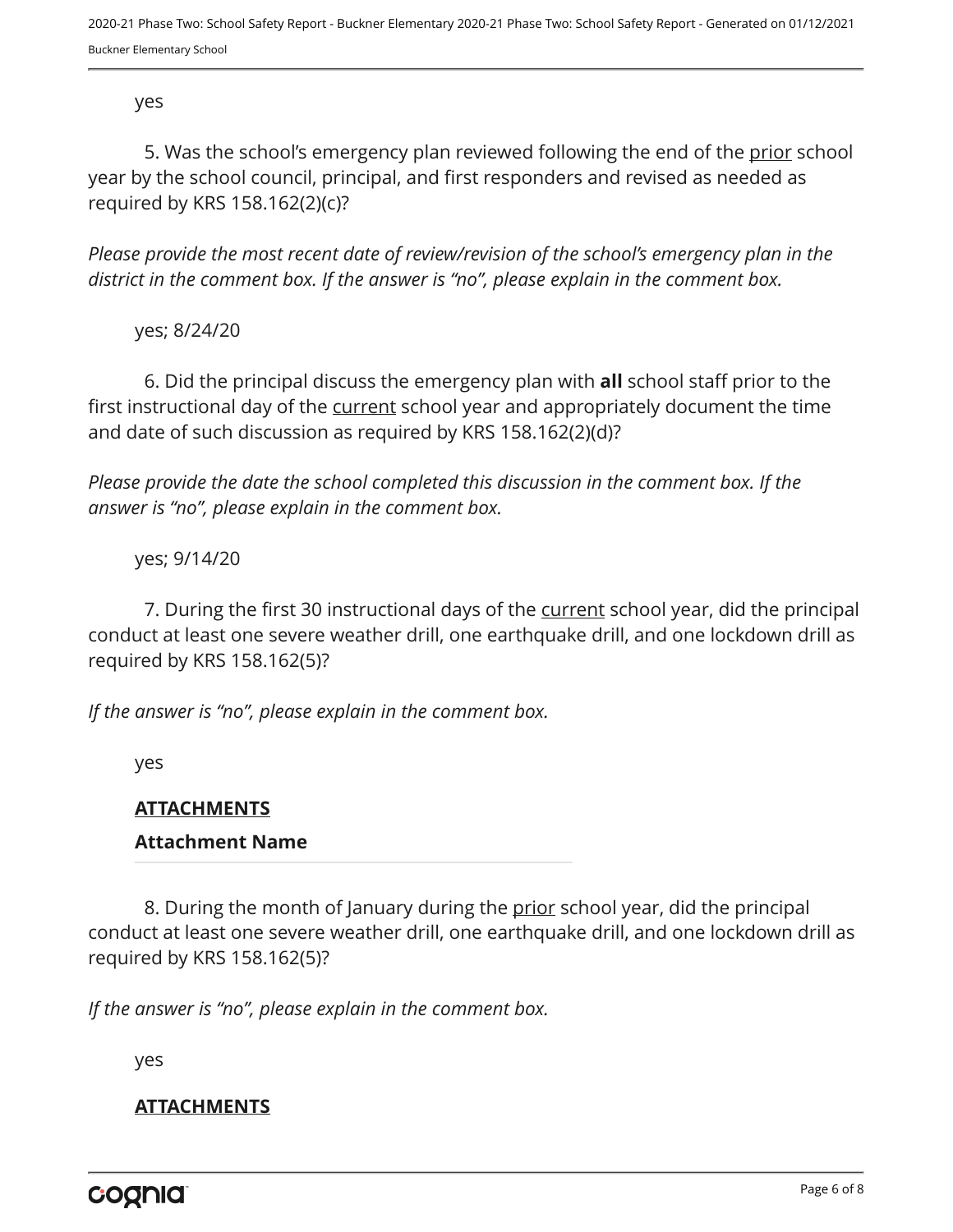## **Attachment Name**

9. Over the immediately preceding twelve months, did each school within the district conduct fire drills in accordance with administrative regulations promulgated by the Department of Housing, Buildings and Construction as required by KRS 158.162(5)?

*If all schools in the district did NOT meet the requirement, respond "no" and please explain further in the comment box.* 

yes